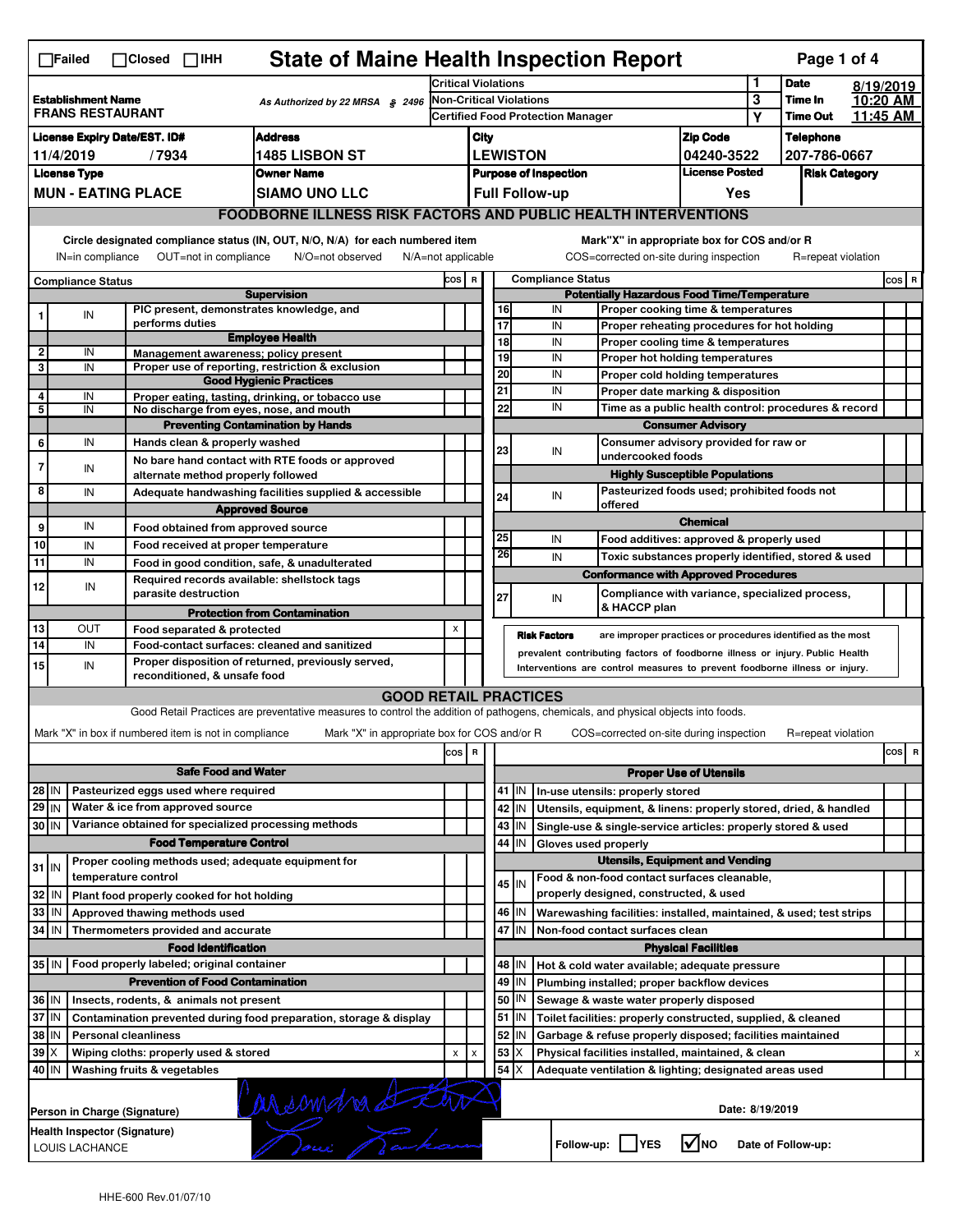|                                                    | Page 2 of 4        |                                 |                                 |                               |                                  |  |  |  |  |
|----------------------------------------------------|--------------------|---------------------------------|---------------------------------|-------------------------------|----------------------------------|--|--|--|--|
| <b>Establishment Name</b>                          |                    |                                 | As Authorized by 22 MRSA § 2496 | 8/19/2019<br><b>Date</b>      |                                  |  |  |  |  |
| <b>FRANS RESTAURANT</b>                            |                    |                                 |                                 |                               |                                  |  |  |  |  |
| License Expiry Date/EST. ID#<br>11/4/2019<br>/7934 | 1485 LISBON ST     | City / State<br><b>LEWISTON</b> | /ME                             | <b>Zip Code</b><br>04240-3522 | <b>Telephone</b><br>207-786-0667 |  |  |  |  |
| <b>Temperature Observations</b>                    |                    |                                 |                                 |                               |                                  |  |  |  |  |
| Location                                           | <b>Temperature</b> |                                 |                                 | <b>Notes</b>                  |                                  |  |  |  |  |
| Eggs                                               | $40*$              | Receiving temperature           |                                 |                               |                                  |  |  |  |  |
| Water                                              | $137*$             | Hand wash sink, kitchen         |                                 |                               |                                  |  |  |  |  |
| Hi temp dish                                       | $180^* +$          | Rinse cycle                     |                                 |                               |                                  |  |  |  |  |
| Homefry                                            | $150*$             | Plated for service              |                                 |                               |                                  |  |  |  |  |
| Diced ham                                          | $40*$              | Reach in, top insert            |                                 |                               |                                  |  |  |  |  |
| Quat sanitizer                                     | 200-300 ppm        | Sanitizer bucket                |                                 |                               |                                  |  |  |  |  |
| Blueberry sauce                                    | $37*$              | Single door kitchen cooler      |                                 |                               |                                  |  |  |  |  |
| Spicy hash                                         | $34*$              | 2 door upright cooler           |                                 |                               |                                  |  |  |  |  |



**Date: 8/19/2019**

HHE-601(a)Rev.01/07/10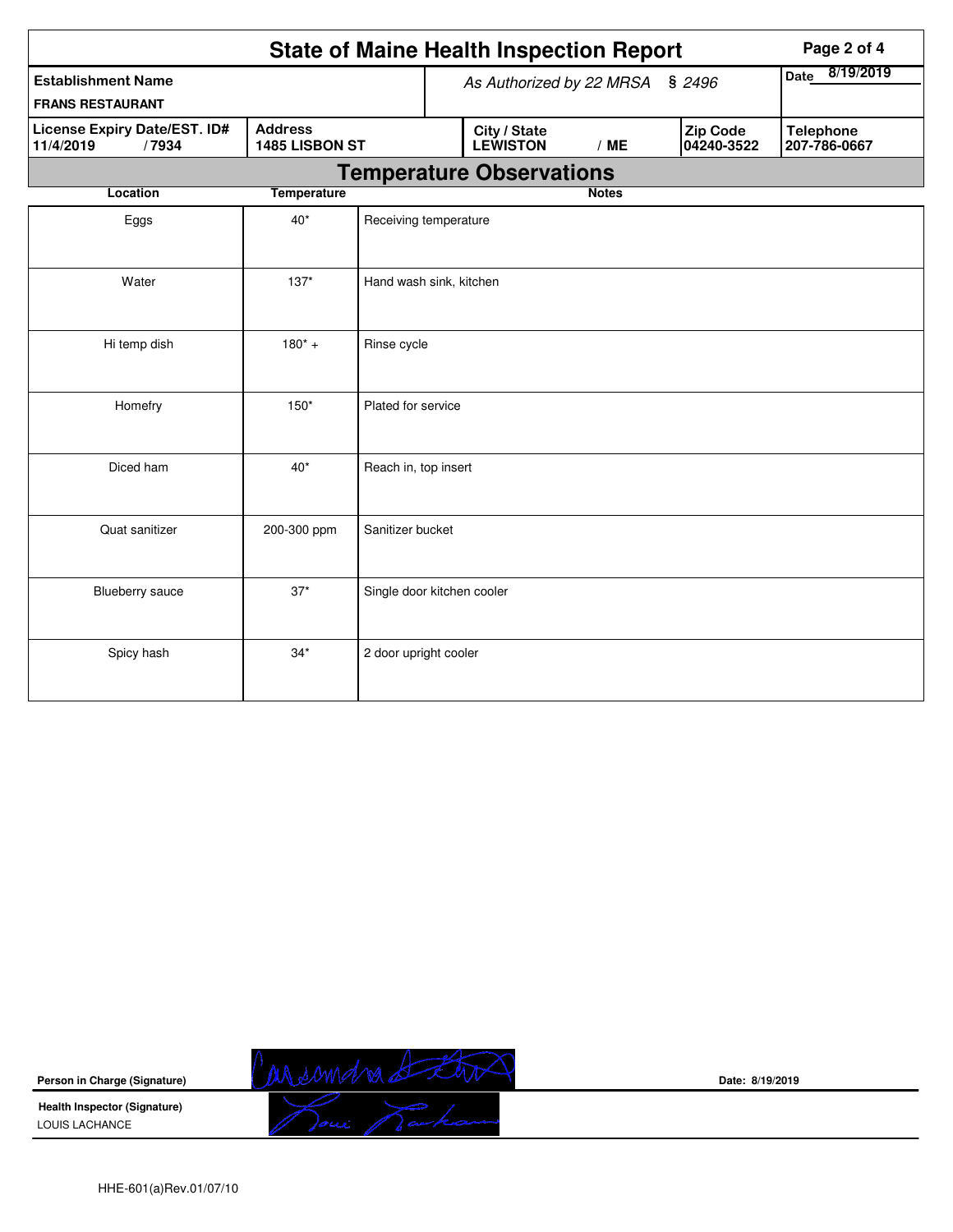|                                                                                                                                                    | Page 3 of 4<br>8/19/2019                |                                 |           |                               |  |  |  |  |  |  |
|----------------------------------------------------------------------------------------------------------------------------------------------------|-----------------------------------------|---------------------------------|-----------|-------------------------------|--|--|--|--|--|--|
| <b>Date</b><br><b>Establishment Name</b><br><b>FRANS RESTAURANT</b>                                                                                |                                         |                                 |           |                               |  |  |  |  |  |  |
| License Expiry Date/EST. ID#<br>11/4/2019<br>/7934                                                                                                 | <b>Address</b><br><b>1485 LISBON ST</b> | City / State<br><b>LEWISTON</b> | <b>ME</b> | <b>Zip Code</b><br>04240-3522 |  |  |  |  |  |  |
| <b>Observations and Corrective Actions</b>                                                                                                         |                                         |                                 |           |                               |  |  |  |  |  |  |
| Violations cited in this report must be corrected within the time frames below, or as stated in sections<br>8-405.11 and 8-406.11 of the Food Code |                                         |                                 |           |                               |  |  |  |  |  |  |
| 13: 3-304.15.(A): C: Single use gloves are damaged, not clean or not properly used.                                                                |                                         |                                 |           |                               |  |  |  |  |  |  |

INSPECTOR NOTES: Food employee touching food with unclean gloves. Change gloves, wash hands and use new gloves when changing tasks and handling foods. \*COS, food discarded.

39: 3-304.14.(B).(1): N: Wiping cloths used for wiping counters and other equipment surfaces not held between uses in a chemical sanitizer.

INSPECTOR NOTES: \*\*REPEAT\*\* Multiple used towels not held in sanitizer when not in use. All towels used to wipe surfaces, equipment and foods must be held in sanitizer between uses. \*COS

53: 6-501.12: N: The physical facilities are not clean.

INSPECTOR NOTES: \*\*REPEAT\*\* Multiple ceiling tiles in receiving area and floors outside of dishwash area are in need of cleaning or replacement.

54: 6-202.12: N: Ventilation may cause food contamination.

INSPECTOR NOTES: Receiving area ceiling ventilation is healily condensing and dripping in food receiving area. Ventilation may need adjustment to prevent water build up.

**Person in Charge (Signature) Health Inspector (Signature)** 





**Date: 8/19/2019**